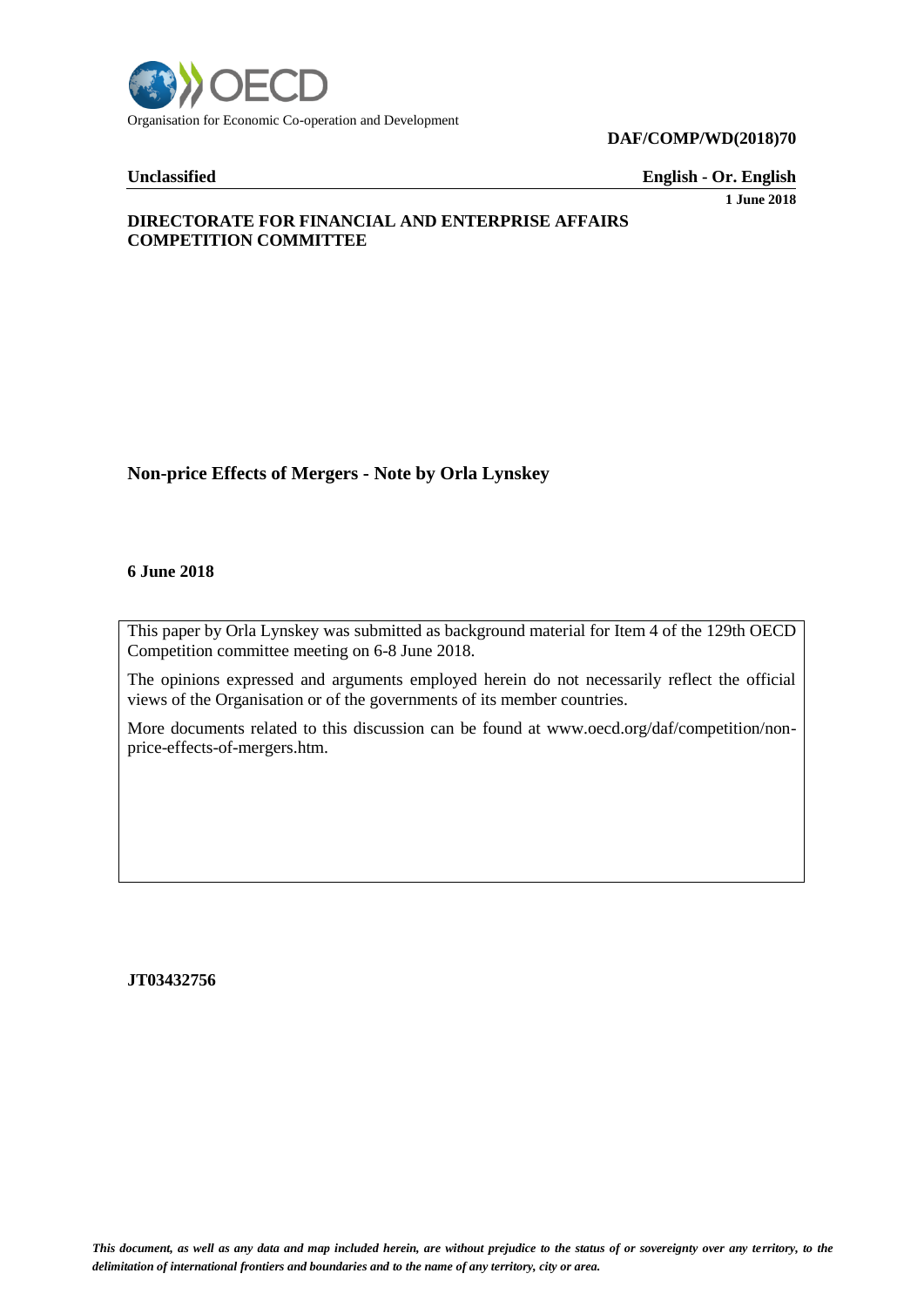# *Considering Data Protection in Merger Control Proceedings*

*Any privacy-related concerns flowing from the increased concentration of data within the control of Facebook as a result of the Transaction do not fall within the scope of the EU competition law rules but within the scope of the EU data protection rules.*

COMP/M.7217 - *Facebook/Whatsapp*, para 164.

# **1. Introduction**

1. As is well documented, personal data lead a double life in digital society. Our personal data are, on the one hand, a digital reflection of our physical and spiritual selves. It is for this reason that privacy and data protection legislation seeks to provide individuals with effective control over their personal data, or 'informational selfdetermination'. Such control over personal data is valuable in its own right but is also instrumental to individual freedom of expression, freedom of association and autonomy (including political autonomy). As a result of the informative insights that can be gleaned from personal data they also, on the other hand, have an economic life. Individuals therefore allow for the processing of their personal data in exchange for benefits, such as access to content and services online without monetary payment. This dual dignitaryeconomic role for personal data has prompted scholars and regulators to query what role, if any, privacy and data protection (hereafter 'data privacy') should play (as a non-price factor) in merger control.<sup>1</sup> This question has become more pertinent given the fast rise in M&A deals involving a technology target over the past decade.<sup>2</sup>

2. While there is an extensive literature published regarding the role of data (including personal data) in competitive assessments, this paper is concerned with the narrower question of whether data privacy is relevant to competitive assessments in merger control and, if so, how. The present paper suggests that, although data privacy matters remain primarily within the remit of data privacy regulators, there are circumstances in which data privacy should influence the competitive assessment of competition authorities.<sup>3</sup> Two ways are identified. First, when making competitive

<sup>&</sup>lt;sup>1</sup> While privacy and data protection are often referred to synonymously, in many legal systems they are distinct but overlapping rights. See further: Kokott and Sobotta, 'The Distinction between Privacy and Data Protection in the Jurisprudence of the CJEU and the ECtHR' (2013) 3 International Data Privacy Law 222.

 $2^2$  For instance, in a 2015 Report on data-driven innovation, the OECD observed that in data-related sectors, 'the number of mergers and acquisitions (M&A) has increased rapidly from 55 deals in 2008 to almost 164 deals in 2012' (p 94). More recently, the 2017 M&A Report published by Boston Consulting Group indicated that technology takeovers represented 30% of the entire US M&A market in 2016. Boston Consulting Group, 2017 M&A Report – Chapter 2: The Resurgent High-Tech M&A Marketplace, 26 September 2017.

 $3$  For general background on the synergies between data protection and competition law, and areas of potential intersection see: Costa-Cabral and Lynskey, 'Family ties: the intersection between data protection and competition law in the EU' 2017 Common Market Law Review 11. See also for a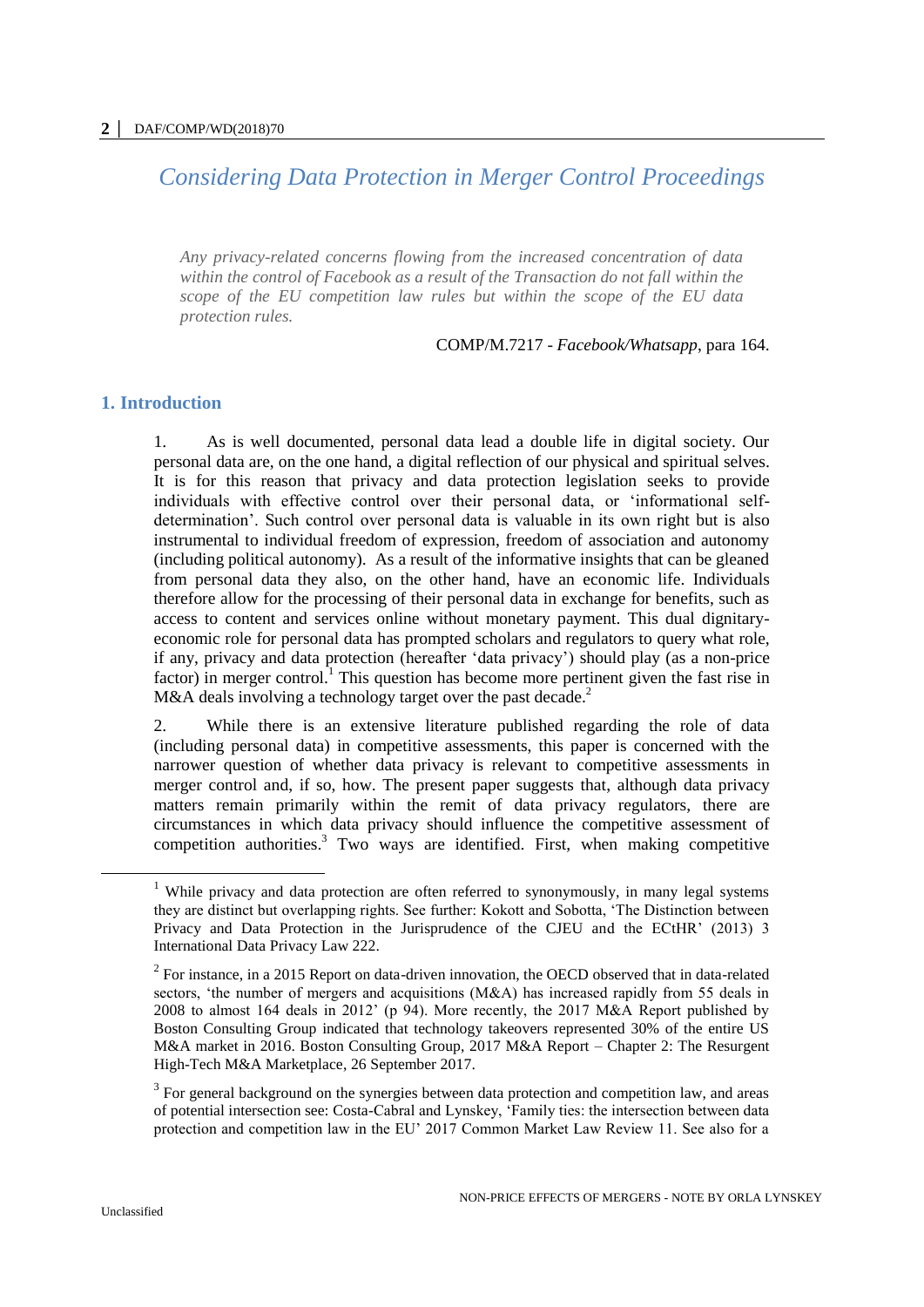assessments on a given market, competition authorities take into consideration the existing legal and regulatory framework as background to their assessments. As data privacy forms part of this legal landscape, it influences competitive assessments in this way. Second, it is suggested that the data privacy policy an undertaking offers to individuals is an element of a product or service's quality. The quality of the data privacy policy offered is therefore a competitive parameter on which undertakings can engage in competition.

3. By taking data privacy into account in this way, a problematic dynamic has nevertheless emerged. Competition authorities implicitly assume that the existence of data privacy regulation and oversight is, in itself, sufficient to ensure that markets involving personal data accurately reflect consumer data privacy preferences. This (erroneous) assumption can then underpin the finding that undertakings do not yet compete on the basis of data privacy as a dimension of quality. Concentrations are thus not scrutinised on this basis and further market concentration occurs thereby exacerbating the existing dysfunctional equilibrium in the markets concerned.

4. Two steps – each with their own challenges – are therefore required in order to break this cycle. First, competition authorities need to look 'under the hood' of data privacy regulation and gain a better understanding of the constraints on consumer decision-making. Second, should consumers value data privacy as a dimension of quality, it is necessary to prescribe criteria to identify a deterioration in quality. These will be considered in turn. Finally, this paper recalls the public good character of data protection that supports the claim that data privacy, like media plurality, could be subject to a contemporaneous non-competition assessment prior to the clearance of data-driven concentrations.

# **2. The Role of Data Protection in Merger Analysis**

5. Data-driven mergers allow for the potential aggregation of the merging parties' data sets. The merged data set may then become a barrier to entry to the relevant market. For instance, the DOJ's action against the merger of Bazaarvoice and its leading rival Power-Reviews established that data can serve as a barrier to entry in the market for rating and reviewing platforms.<sup>4</sup> However, this is an empirical question of whether an alternative source of a similar volume and variety of data is available to competitors. Competition authorities therefore examine whether competitors could access such data from data brokers, data analytics services, or by collecting and analysing the data themselves.<sup>5</sup> For instance, in finding that the *Facebook/Whatsapp* transaction would not enable Facebook to improve its targeted advertising on Facebook's social networking (by integrating Whatsapp user data), the Commission held that post-merger there would

-

US perspective, Ohlhausen and Okuliar, 'Competition, consumer protection, and the right (approach) to Privacy' (2015) Antitrust Law Journal 121.

<sup>4</sup> *USA v Bazaarvoice Inc.*, Case No. 13-cv-00133 WHO, Competitive Impact Statement, p 5. Available at:<http://www.justice.gov/atr/case-document/file/488826/download> .

<sup>5</sup> Ocello, Sjödin and Subočs,'What's Up with Merger Control in the Digital Sector? Lessons from the *Facebook/Whatsapp* EU merger case' Competition Merger Brief 1/2015, p 6.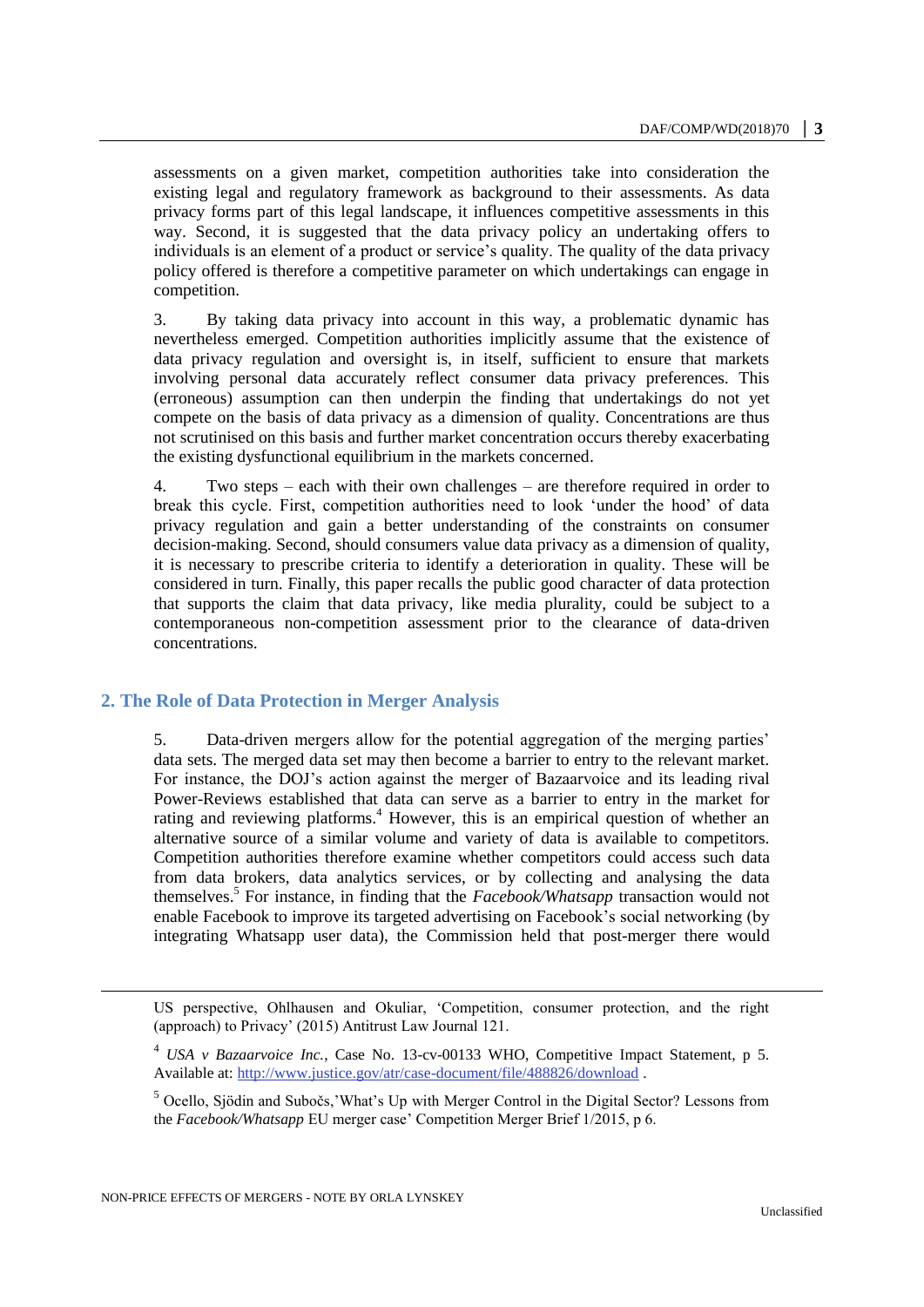#### **4 │** DAF/COMP/WD(2018)70

continue to be a large amount of Internet user data, valuable for advertising purposes, that are not within Facebook's exclusive control. 6

6. However, as cautioned by the German and French Competition Authorities in their joint report on Big Data, even though it may be theoretically possible to match an incumbent's data trove, 'this might not be possible in practice due to the quantity and quality of the established company's data set'.<sup>7</sup> This is echoed by Stucke and Grunes who suggest that it is the variety of the data amassed by a concentration, rather than the volume, that may be critical. $8$  If a data-aggregating merger leads to the exclusion of competition, whether actively (if the merged entity refuses access to data, or provides differentiated access to this data) or passively (if the data is a barrier to entry) then this has the potential to increase the market power of the merged entity. In other words, the data could be a source of monopoly power. As the German *Monopolkomission* suggests:

*It is conceivable that the concentration-related combination of data stocks on the platform of an acquirer enables its operator to prevail over competitors in its further competition conduct solely by virtue of permanently having superior knowledge e.g., of the user preferences. This can be used by a platform operator in order to expand into directly adjacent digital markets, as well as into other markets not previously belonging to the company's core business.<sup>9</sup>*

7. Such consolidation of market power can be of relevance to data privacy if it enables the monopolist to exploit consumers by imposing unfair terms and conditions on them, or by exerting downward pressure on competition on the basis of data protection.

### **2.1. Data protection as a parameter of non-price (quality) competition**

8. There is growing consensus behind the idea that 'competition on privacy', or 'competition on data protection', can constitute an element of competition for goods and services.<sup>10</sup> As such, a concentration that reduces data privacy could be equated to a degradation in quality for these goods and services. This approach internalises data protection within a competition authorities' competitive assessment. This reduction in quality could arise in several ways, for instance, directly by merging the data sets or by altering the data protection policies post-merger; or, indirectly, by the removal of a maverick that is playing a disruptive role in the market to the benefit of consumers.

<sup>6</sup> COMP/M.7217 - *Facebook/Whatsapp*, para 189.

<sup>&</sup>lt;sup>7</sup> Autorité de la Concurrence and Bundeskartellamt, 'Competition law and data', Joint Report, 10<br>May 2016, p 13. Available at: www.autoritedelaconcurrence.fr/doc/report May 2016, p 13. Available at: [www.autoritedelaconcurrence.fr/doc/report](http://www.autoritedelaconcurrence.fr/doc/reportcompetitionlawanddatafinal.pdf) [competitionlawanddatafinal.pdf](http://www.autoritedelaconcurrence.fr/doc/reportcompetitionlawanddatafinal.pdf) .

<sup>8</sup> Stucke and Grunes, *Big Data and Competition Policy* (Oxford University Press, 2016), p 136.

<sup>&</sup>lt;sup>9</sup> Monopolkomission, Competition policy: the challenge of digital markets, Special Report No 68, 2015, p 111.

<sup>&</sup>lt;sup>10</sup> Kimmel and Kestenbaum, 'What's up with WhatsApp? A transatlantic view on privacy and merger enforcement in digital markets' Antitrust (Fall 2014), p 51; Ohlhausen and Okuliar, 'Competition, consumer protection, and the right (approach) to privacy' (2015) Antitrust Law Journal, p 37–38; Tucker, 'The proper role of privacy in merger review' (2015/2) CPI Antitrust Chronicle, p 2–4.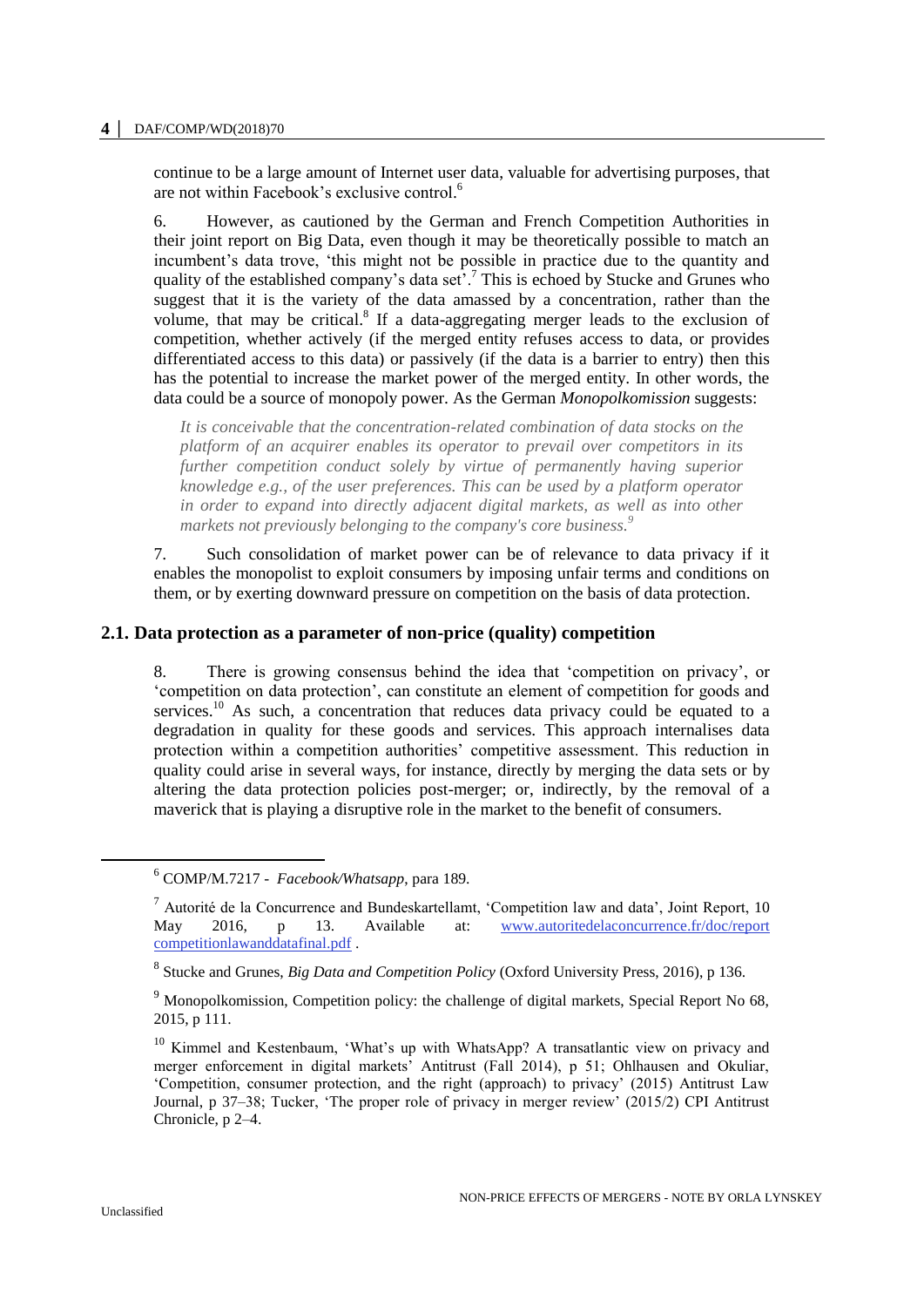9. Of course, there is no empirical basis for 'assuming in every case that a firm acquiring more data about customers is imposing the equivalent of a price increase or quality decrease', such a finding is fact dependent.<sup>11</sup> Nevertheless, that data privacy constitutes a potential aspect of quality has been recognised by, for instance, the FTC in its *Google/Doubleclick* merger assessment when it investigated the possibility that the transaction 'could adversely affect non-price attributes of competition, such as consumer privacy' but found that the evidence did not support this conclusion.<sup>12</sup>

10. In *Facebook/Whatsapp* the European Commission acknowledged that, on the basis of its market investigation, consumer communications applications compete on the basis of functionality and their underlying network.<sup>13</sup> 'Privacy and security' were recognised to be amongst the most important areas for functionality improvement.<sup>14</sup> Moreover, the Commission noted that one of the differentiating features of Facebook Messenger and Whatsapp was their data privacy policies however it concluded that the two were not close competitors. <sup>15</sup> Therefore, the Commission in its decision implicitly recognised data privacy as a parameter of competition but did not consider the impact of the transaction on this parameter as there was an ostensible lack of competition between the merging firms. Competition officials have subsequently reiterated that 'data privacy as quality' is most likely to be relevant where a merger involves a market in which data privacy is shown to be an important parameter in the eyes of (a significant number of) customers<sup> $16$ </sup>, or a 'key parameter of competition'.<sup>17</sup>

11. This conclusion exposes a blind spot in the Commission's reasoning in *Facebook/Whatsapp*. As Stucke and Grunes note, the interesting dynamic was that a very high percentage of Whatsapp users were already using Facebook's social network and could easily have used the integrated Facebook messenger yet they 'opted for a texting app that afforded them significantly greater privacy protection than Facebook messenger'.<sup>18</sup> Indeed, in its decision the Commission noted that privacy and data security are 'becoming increasingly valued'.<sup>19</sup> Yet, the fact that Facebook and Whatsapp had dissimilar data protection policies was used as a factor to conclude that they were not

 $14$  Ibid, para 87.

 $\overline{a}$ 

<sup>15</sup> Ibid, paras 102 and 106 respectively.

<sup>16</sup> Ocello and Sjödin, *Microsoft/LinkedIn:* Big data and conglomerate effects in tech markets, Competition Merger Brief 1/2017, p 5.

<sup>17</sup> Ocello, Sjödin and Subočs,'What's Up with Merger Control in the Digital Sector? Lessons from the *Facebook/Whatsapp* EU merger case' Competition Merger Brief 1/2015, p 6.

<sup>18</sup> Stucke and Grunes, *Big Data and Competition Policy* (Oxford University Press, 2016), p 132.

<sup>19</sup> COMP/M.7217 - *Facebook/Whatsapp*, para 87.

<sup>&</sup>lt;sup>11</sup> Bruce Hoffmann - Acting Director of Competition Bureau, FTC, 'Competition Policy and the Tech Industry: What is at Stake?', 12 April 2018, p 6. Available at: [https://www.ftc.gov/system/files/documents/public\\_statements/1375444/ccia\\_speech\\_final\\_april3](https://www.ftc.gov/system/files/documents/public_statements/1375444/ccia_speech_final_april30.pdf) [0.pdf](https://www.ftc.gov/system/files/documents/public_statements/1375444/ccia_speech_final_april30.pdf) 

 $12$  Statement of the FTC concerning Google/Doubleclick, FTC File No. 071-0170. Available at: [https://www.ftc.gov/system/files/documents/public\\_statements/418081/071220googledc](https://www.ftc.gov/system/files/documents/public_statements/418081/071220googledc-commstmt.pdf)[commstmt.pdf](https://www.ftc.gov/system/files/documents/public_statements/418081/071220googledc-commstmt.pdf), p 2.

<sup>13</sup> COMP/M.7217 - *Facebook/Whatsapp*, para 86.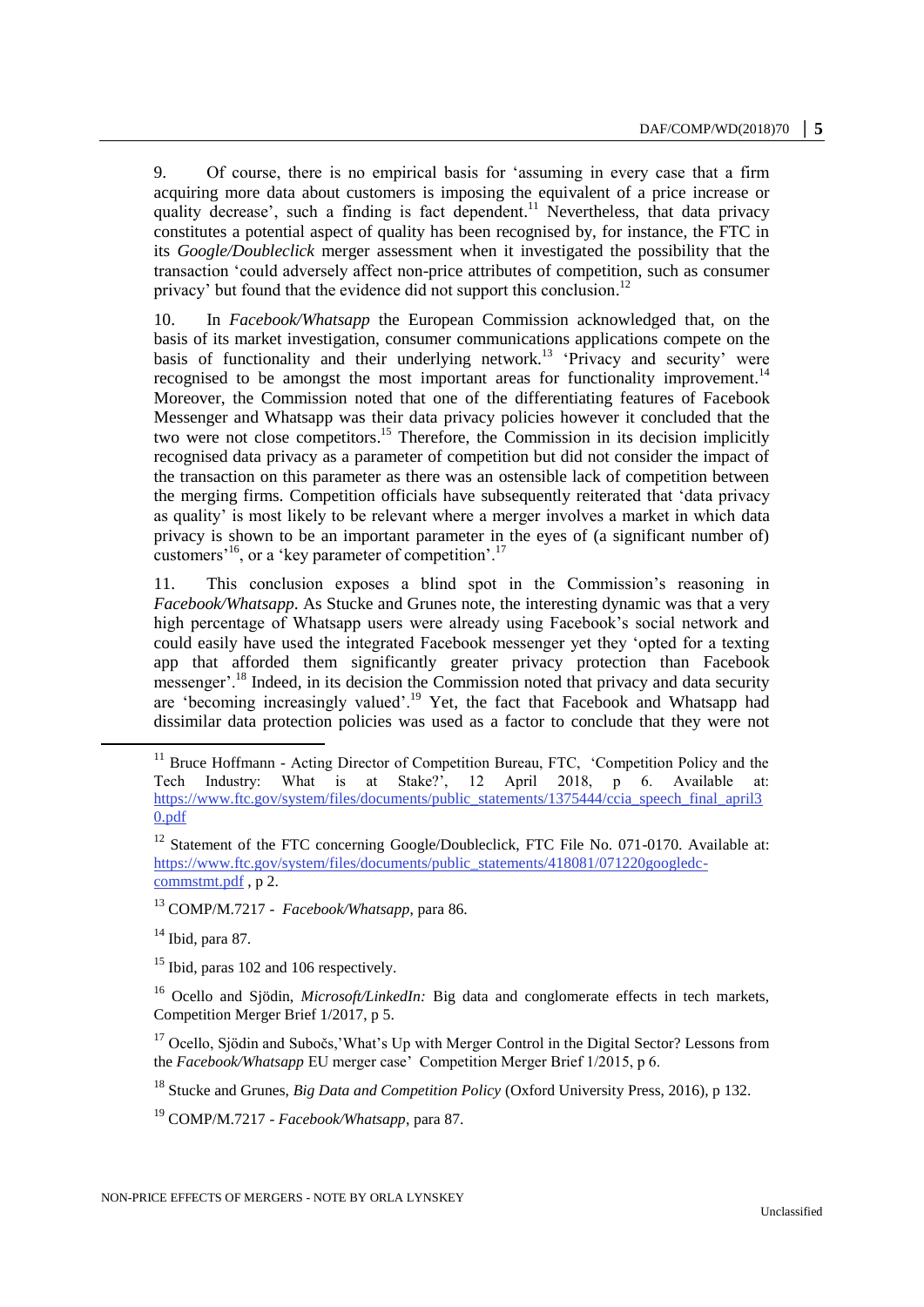#### **6 │** DAF/COMP/WD(2018)70

competitors rather than that they competed, and could be distinguished, on the basis of these data privacy policies. This reasoning suffers from the same logical fallacies as that of the Office of Fair Trading (OFT) in *Google/Waze*. The OFT cleared that transaction on the basis that Waze, a digital mapping company operating on the basis of real-time data from users, did not exercise a competitive constraint on Google. As Stucke and Grunes highlight, pursuant to this logic 'a monopolist could acquire the few nascent competitive threats, so long as these competitors have not reached scale and become disruptive forces in the marketplace'.<sup>20</sup>

12. Shapiro has suggested that the application of applying 'tougher standards to mergers that may lessen competition *in the future*, even if they do not lessen competition right away' would improve merger enforcement.<sup>21</sup> Indeed, he singles out the technology sector as a sector in which it is common for a large incumbent firm to acquire a 'highly capable firm operating in an adjacent space' thereby involving a loss of future competition.<sup>22</sup> Stucke and Grunes suggest that by acquiring Whatsapp, Facebook was shielding itself from further competition on data privacy: 'Whatsapp represented a moat to prevent inroads from rival, privacy-focused texting apps'.<sup>23</sup> Thus, the concentration by decreasing the quality of data privacy policies and removing a 'data protection friendly' option from the market, also decreased choice. In *Microsoft/LinkedIn* the Commission found that if the merged entity foreclosed access to Microsoft for LinkedIn competitors, this could impact the choice of consumers regarding the level of data privacy offered by professional services networks. Thus, LinkedIn competitor XING's possible marginalisation as a result of Microsoft's foreclosure strategy would also restrict consumer choice regarding data privacy.<sup>24</sup> The Commission thus obtained a number of commitments from Microsoft to preserve choice on the market, including consumer data privacy choice. Furthermore, the US Horizontal Merger Guidelines state that if 'the merged firm would withdraw a product that a significant number of customers strongly prefer to those products that would remain available, this can constitute a harm to customers over and above any effects on the price or quality of a given product.<sup> $25$ </sup> In such circumstance, the relevant agency may assess whether the 'reduction in variety is largely due to a loss of competitive incentives attributable to the merger'.<sup>26</sup>

# **2.2. Data privacy legislation as part of the competitive backdrop**

13. A further way in which data privacy can inform the application of the competition rules is through its place in the legal and regulatory landscape against which competitive assessments are made. Data protection regulation has a hybrid regulatory and rights-based

 $20$  Ibid, p 96.

<sup>&</sup>lt;sup>21</sup> Shapiro, 'Antitrust in a time of populism', p 23. Available at: [https://papers.ssrn.com](https://papers.ssrn.com/sol3/papers.cfm?abstract_id=3058345) [/sol3/papers.cfm?abstract\\_id=3058345](https://papers.ssrn.com/sol3/papers.cfm?abstract_id=3058345)

 $22$  Ibid.

<sup>23</sup> Stucke and Grunes, *Big Data and Competition Policy* (Oxford University Press, 2016), p 83.

<sup>24</sup> M.8124 *Microsoft/LinkedIn*, para 350.

 $^{25}$  US DOJ and FTC, Horizontal Merger Guidelines, section 6.4.

 $26$  Ibid.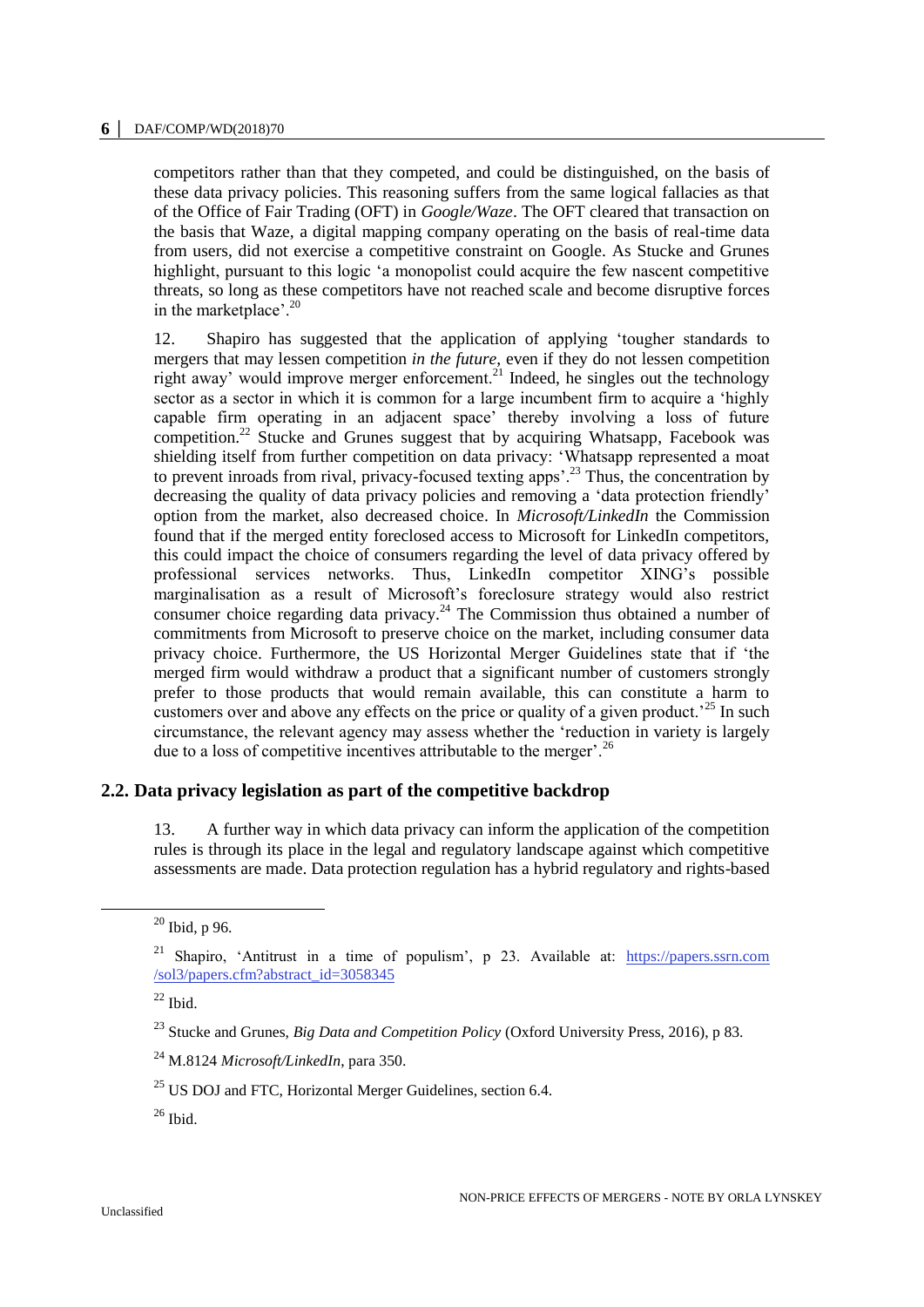function.<sup>27</sup> It both ensures the protection of fundamental rights but can also be characterised as economic regulation as it seeks to tackle information and power asymmetries between individuals and those who process personal data, and control that processing. Indeed, in many legal systems data protection is treated solely as an instrument of economic regulation. Competition authorities proceed from the premise that this regulation corrects market failures and therefore that data-driven markets function effectively and reflect consumer preferences. This presumption then informs their decision-making. For instance, in *Sanofi/Google/DMI JV* the Commission held that the parties to the transaction would 'lack the ability to lock-in patients by limiting or preventing the portability of their data given that, according to the draft General Data Protection Regulation (GDPR), users will have the right to ask for the data portability of their personal data'. $^{28}$ 

14. Similarly, in *Facebook/Whatsapp* the Commission did not interrogate the conclusion that competition on the basis of data protection does not yet exist, assuming that markets involving personal data function efficiently and reflect consumer preferences. As the UK Competition and Markets Authority (CMA) observes: the 'presence of competition over privacy is a useful indicator, not only of firms' willingness to adapt to consumers' desires, but also consumers' understanding of the use of their data in that market, and the effectiveness of competition in the market in question'.<sup>29</sup> Indeed, there are a number of reasons that might explain such a lack of data privacy competition. One of them is that consumer inactivity on data privacy means that they do not care about it, yet the so-called privacy paradox (a situation where consumers consistently claim to value data privacy but then do not act accordingly) must then be explained. A second explanation is that undertakings have already exercised market power to weaken data protection on the relevant market (the 'cellophane fallacy'). As Stucke and Grunes put it, the 'reason why market forces have not yielded the privacy protections that we desire is the *absence* of meaningful competition'.<sup>30</sup> A third is that there is market failure that has not been remedied by data privacy regulation.

15. Thus, it is suggested, competition authorities need to gain a better understanding of how markets involving personal data function in practice to inform their merger analysis. In the absence of such insights, a merger risks putting increasing pressure on a regulatory mechanism struggling to achieve its stated objectives.

# **3. Challenges of Incorporating Data Protection into Merger Analysis**

16. Based on the above, there are two primary obstacles to incorporating data protection considerations into merger proceedings. The first is quantifying a decrease in data protection quality resulting from a transaction. The second is taking into consideration the mechanics of consumer decision-making on data-driven markets.

<sup>27</sup> See further, Lynskey, *The Foundations of EU Data Protection Law* (OUP, 2015), p 76-88.

 $^{28}$  M.7813 - Sanofi/Google/DMI JV, para 69.

<sup>&</sup>lt;sup>29</sup> CMA, 'The commercial use of consumer data: Report on the CMA's call for information', CMA38, June 2015, p 80.

<sup>30</sup> Stucke and Grunes, *Big Data and Competition Policy* (Oxford University Press, 2016), p 61.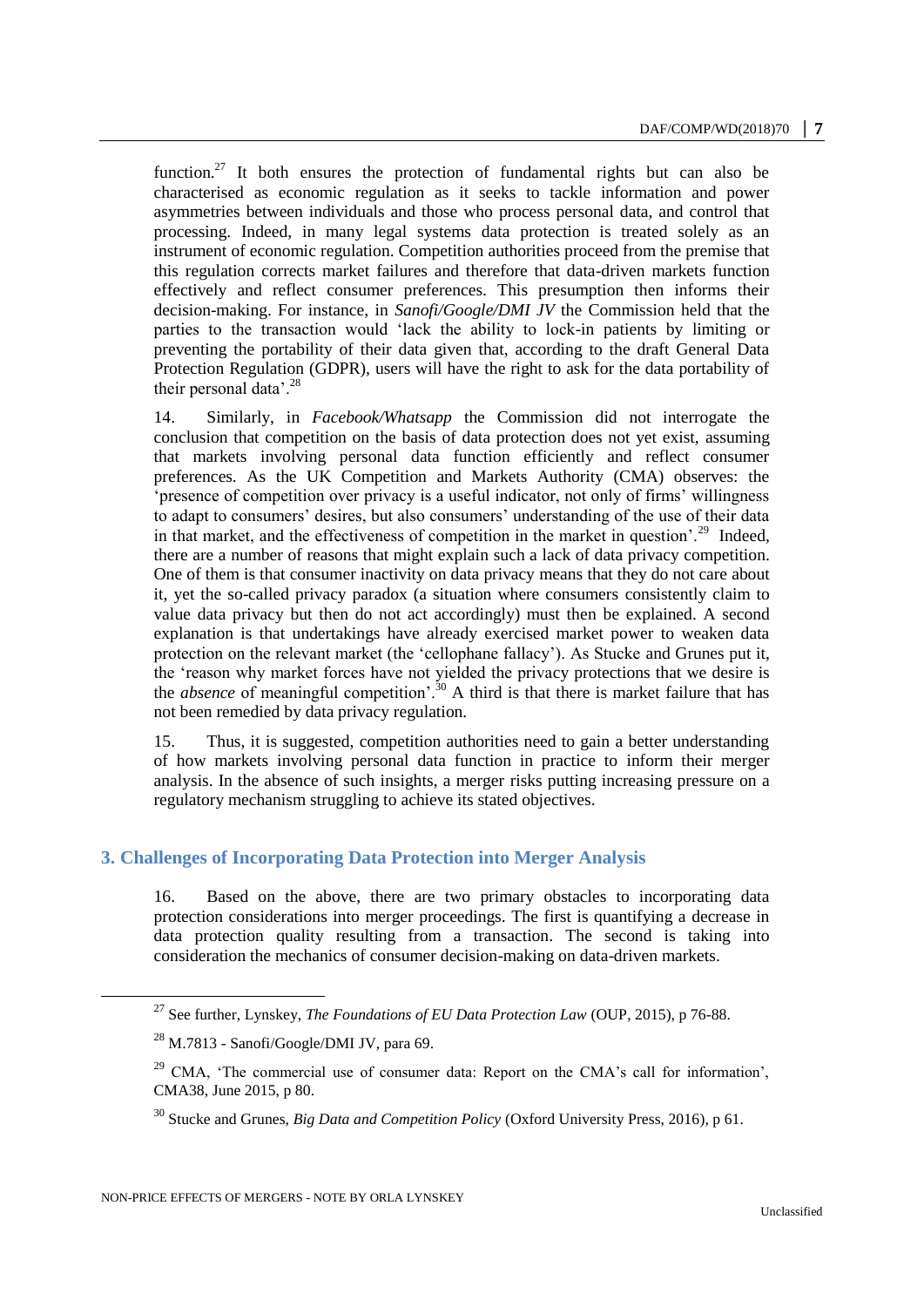# **3.1. Quantifying 'data protection' quality**

17. The general challenges of taking decreases in quality into consideration in competition proceedings are reflected in this context. The first challenge is one of incommensurability. This raises a number of questions: can a decrease in price offset a decrease in data privacy quality, or what if, despite a decrease in data privacy quality, the merged entity offered a superior quality product overall? Perhaps most pertinently, can an 'efficiency' (namely more accurate targeted advertising) offset the decrease in quality that data aggregation entails? Hoffmann suggests that data transfers lead to an 'immediate positive return' for consumers: '[w]hen you give data to a tech firm, often that data is immediately used to improve the service that the firm is providing to you.<sup>31</sup>

18. A second challenge is that there is internal differentiation in terms of how users value data protection. For instance, Hoffmann suggests that these issues are 'more analogous to a differentiated product, where different consumers may have different values associated with each aspect of product available in the market, and each consumer makes a purchase choice based on his or her own utility'.<sup>32</sup> While this may be true, in reality, consumers are offered 'boilerplate' data privacy terms and it is the impact of these terms on the marginal consumer that is most relevant for competitive assessments.

19. A third challenge is defining the benchmarks to be used to gauge a decrease in quality. One mechanism to do this might be quantitative, by applying a SSNDQ (small but significant non-transitory decrease in quality) test. To be accurate, this test would assume that decreases in quality are tangible for consumers in a similar way to decreases in price. However, a qualitative test, based on core data protection principles, might also be applied. In the European Union, such principles can be gleaned from the General Data Protection Regulation and include principles such as data minimisation; data security; and data accuracy. The recently modernised Council of Europe Convention No 108 also contains these principles in its Articles 5 and 7. These core principles are present in other national and transnational data protection and privacy protections. For instance, in the US the Fair Information Practice Principles, set out in the 1974 Federal Privacy Act, include 'information protection' and 'information review and correction'. Thus, we are seeing increasing convergence around a set of core principles for data privacy and a growing body of legal guidance to inform their interpretation. In these instances, competition authorities could cooperate with data protection authorities, as proposed by the European Data Protection Supervisor in its 'Digital Clearinghouse' initiative, in order to gauge the impact a concentration would have on data protection as a dimension of quality.<sup>33</sup> Of course, as has been suggested in the context of media mergers, if quality is so tightly regulated through detailed rules, then competition authorities might justifiably assume

<sup>&</sup>lt;sup>31</sup> Bruce Hoffmann - Acting Director of Competition Bureau, FTC, 'Competition Policy and the Tech Industry: What is at Stake?', 12 April 2018. Available at: [https://www.ftc.gov/system/files/documents/public\\_statements/1375444/ccia\\_speech\\_final\\_april3](https://www.ftc.gov/system/files/documents/public_statements/1375444/ccia_speech_final_april30.pdf)\_  $0.$ pdf.

 $32$  Ibid.

<sup>&</sup>lt;sup>33</sup> For further information: EDPS, Big Data and Digital Clearinghouse: [https://edps.europa.eu/data](https://edps.europa.eu/data-protection/our-work/subjects/big-data-digital-clearinghouse_en)[protection/our-work/subjects/big-data-digital-clearinghouse\\_en](https://edps.europa.eu/data-protection/our-work/subjects/big-data-digital-clearinghouse_en)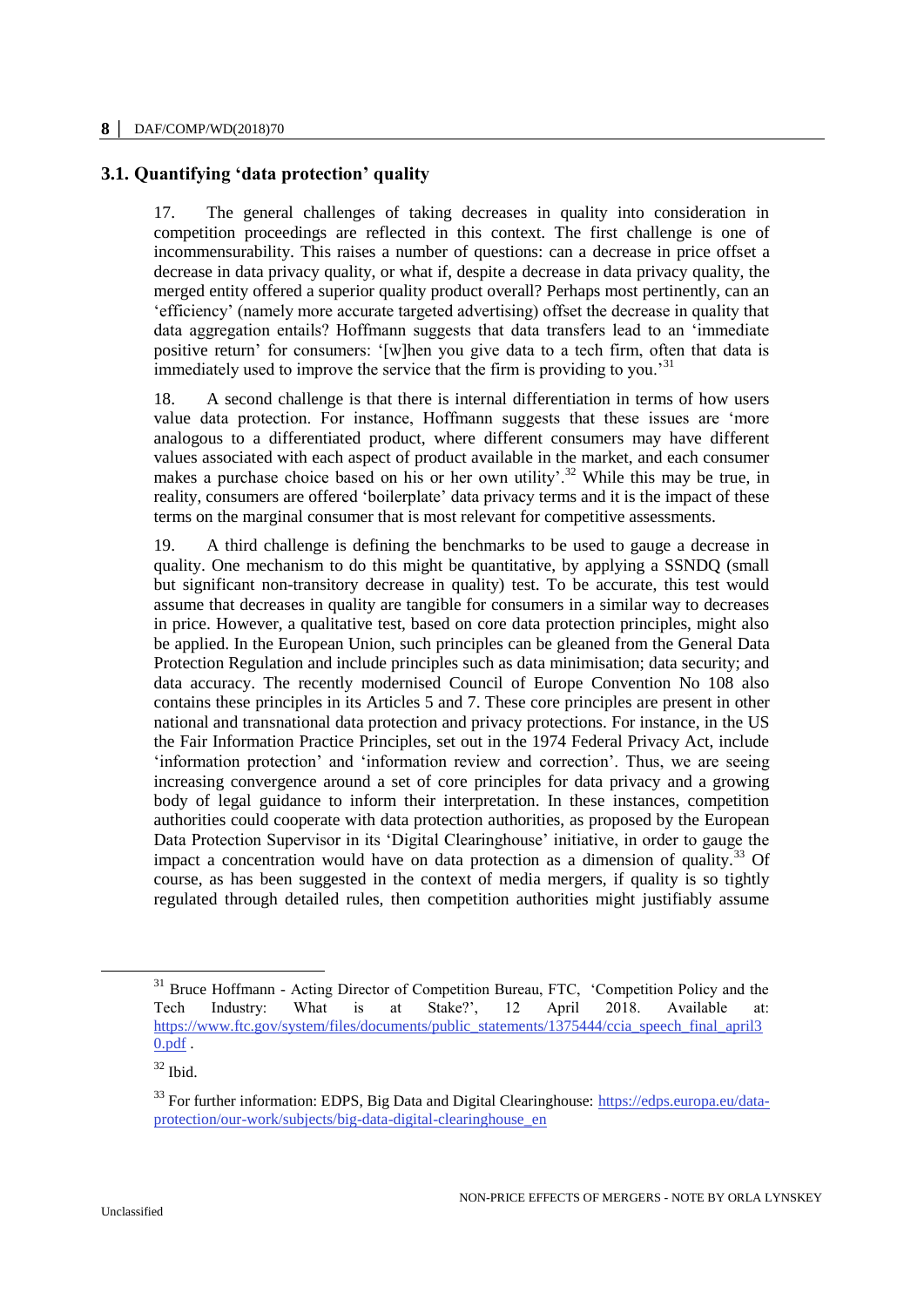that mergers would leave factors such as quality unchanged, or even improved.<sup>34</sup> This is not the case at present, however, in the data privacy context.

#### **3.2. Consumer decision-making in data-driven markets**

20. Farrell has observed that there are particular reasons why the 'standard commitment and information conditions for efficient contracting' do not hold in the privacy context, leading to a dysfunctional equilibrium in data-driven markets.<sup>35</sup> This dysfunctional equilibrium persists despite decades of regulation in many countries. The reasons individuals have thus far failed to exercise control over their personal data are numerous. Solove points to several in his work. As he notes, even if individuals had the desire to micro-manage their data 'there are simply too many entities that collect, use, and disclose people's data for the rational person to handle'.<sup>36</sup> Furthermore, the 'true consequences' of data processing are 'cumulative, and they cannot be adequately assessed in a series of isolated transactions'.<sup>37</sup> In many data-driven mergers individuals will have no direct contact with the merging parties and cannot therefore exercise data protection rights. Indeed, if the EU's new data protection rules are strictly enforced, one consequence might be more stringent oversight of the activities of data brokers. This in turn would have competitive implications: data may become a more rare (and valuable) asset, if no longer available on such secondary markets. Finally, as Farrell cautioned, individuals may have already resigned themselves to the idea that companies do not offer adequate data protection.<sup>38</sup> For instance, the CMA observes that 'many feel resigned to the inevitability of surveillance and the power of marketers to harvest their data'<sup>39</sup> and that the 'feeling of loss of control appears to be a core theme, perhaps helping to explain consumers' specific fears about how their data might be used'.<sup>40</sup> A competitive implication of this is as follows:

*If firms believe that few consumers shift their demand in response to actual privacy policies, then the firm's incentives are to make its policy noncommittal and/or non-protective, and to go for the biggest available V (additional profits per customer) – or, perhaps less dramatically to go for bigger [additional profits* 

 $\overline{a}$ 

<sup>39</sup> CMA, 'The commercial use of consumer data: Report on the CMA's call for information', CMA38, June 2015, p 116.

 $40$  Ibid.

<sup>&</sup>lt;sup>34</sup> OECD – Policy Roundtable on Media Mergers, 9. Available at: <https://www.oecd.org/competition/mergers/17372985.pdf> .

 $35$  Farrell, 'Can privacy be just another good?' (2012) Journal on Telecommunications and High Technology Law 251, 261.

<sup>36</sup> Solove, 'Privacy Self-Management and the Consent Dilemma' (2013) 126 *Harvard Law Review* 1880, 1888.

 $37$  Ibid.

<sup>&</sup>lt;sup>38</sup> Farrell, 'Can privacy be just another good?' (2012) Journal on Telecommunications and High Technology Law 251, p 258.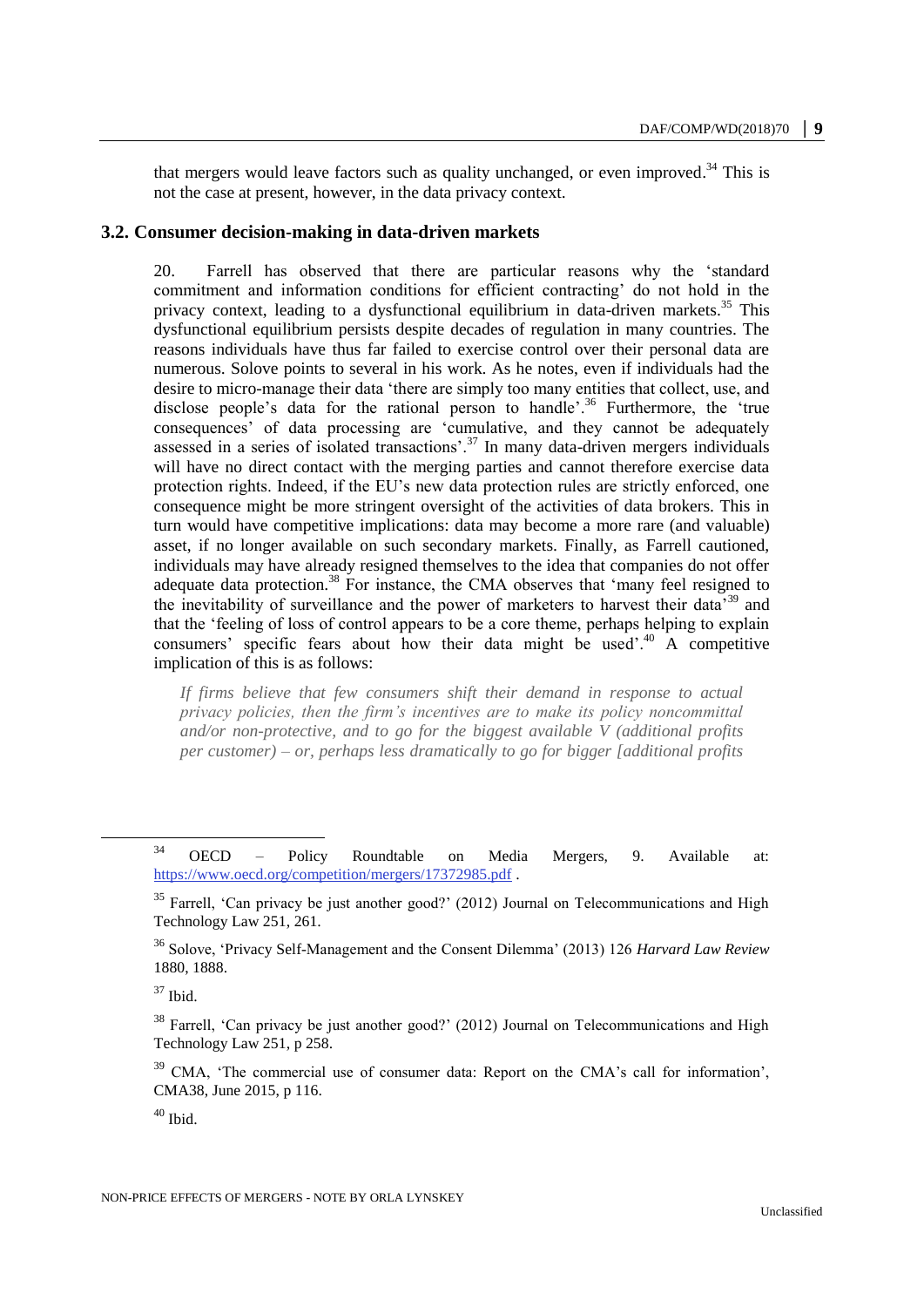#### **10 │** DAF/COMP/WD(2018)70

*per customer] over minimising H [the incremental harm to consumers caused by switching from a more protective to a less protective policy].<sup>41</sup>*

21. Furthermore, as Fletcher suggests, demand-side interventions to change consumer behaviour are necessary but not sufficient to rectify market failings. As she notes, changing consumer behaviour involves 'understanding what other inhibitors there might be to enhancing consumer decision-making'.<sup>42</sup> Marsden makes a similar point highlighting that the fundamental driver of competition is 'the process of consumers exercising their choice'.<sup>43</sup> While this thinking is embedded in market definition he claims that further focus on whether and how consumer choice is exercised, particularly analysing online activity, will allow authorities to better appreciate the actual mechanism at play in competition. Do consumers have a choice? How informed is it? Can they exercise their choice? How do they exercise it? How does a restraint affect consumer choice?<sup>44</sup> This suggests that merger analysis needs to look beyond the regulatory framework to examine the actual barriers to consumer choice in data-driven markets.

## **4. Conclusion**

22. The foregoing analysis leads to two suggestions. First, that core data protection principles could serve as a normative benchmark for assessing quality of data privacy. As Stucke and Grunes note, a retrospective examination of consummated concentrations may lead to the conclusion that 'what is quantifiable is not necessarily what is important, and what is important should be captured by legal presumptions<sup>'.45</sup> Second, competition analysis will need to come to grips with the realities faced by consumers on data-driven markets when exercising their rights. Increased cooperation between data protection and competition regulators would lead to institutional efficiencies in this regard.

23. Some further linked observations might however be made. In light of the complex economic, social and political ramifications of personal data aggregation, a more cautious approach to data-driven mergers might be advised. At its most extreme, this would amount to a moratorium on acquisitions by certain companies, as proposed by the Open Markets Institute.<sup>46</sup> More likely, this would mean increased use of the power to block mergers. As Shapiro suggests sound competition policy would tolerate some false positives in order to avoid some false negatives (i.e. allowing mergers that eliminate

<sup>44</sup> Ibid.

<sup>&</sup>lt;sup>41</sup> Farrell, 'Can privacy be just another good?' (2012) Journal on Telecommunications and High Technology Law 251, p 258.

<sup>&</sup>lt;sup>42</sup> Fletcher, Exploitation of Consumer Decision-Making and How to Address it: Lessons from Past Demand-Side Interventions (2017)8 *Journal of European Competition Law and Practice*, p 519.

<sup>&</sup>lt;sup>43</sup> Marsden, 'Competition and exercising consumer choice in online markets', February 2015, p 3. Available at: [https://www.oxera.com/Latest-Thinking/Agenda/2015/Competition-and-exercising](https://www.oxera.com/Latest-Thinking/Agenda/2015/Competition-and-exercising-consumer-choice-in-onli.aspx)[consumer-choice-in-onli.aspx](https://www.oxera.com/Latest-Thinking/Agenda/2015/Competition-and-exercising-consumer-choice-in-onli.aspx) .

<sup>45</sup> Stucke and Grunes, *Big Data and Competition Policy* (Oxford University Press, 2016), p 313

<sup>46</sup> Open Markets Institute, 'Open Markets Letter to FTC regarding Facebook', 31 October 2017. Available at: [https://openmarketsinstitute.org/commentary/open-markets-letter-to-ftc-regarding](https://openmarketsinstitute.org/commentary/open-markets-letter-to-ftc-regarding-facebook/)[facebook/](https://openmarketsinstitute.org/commentary/open-markets-letter-to-ftc-regarding-facebook/) .